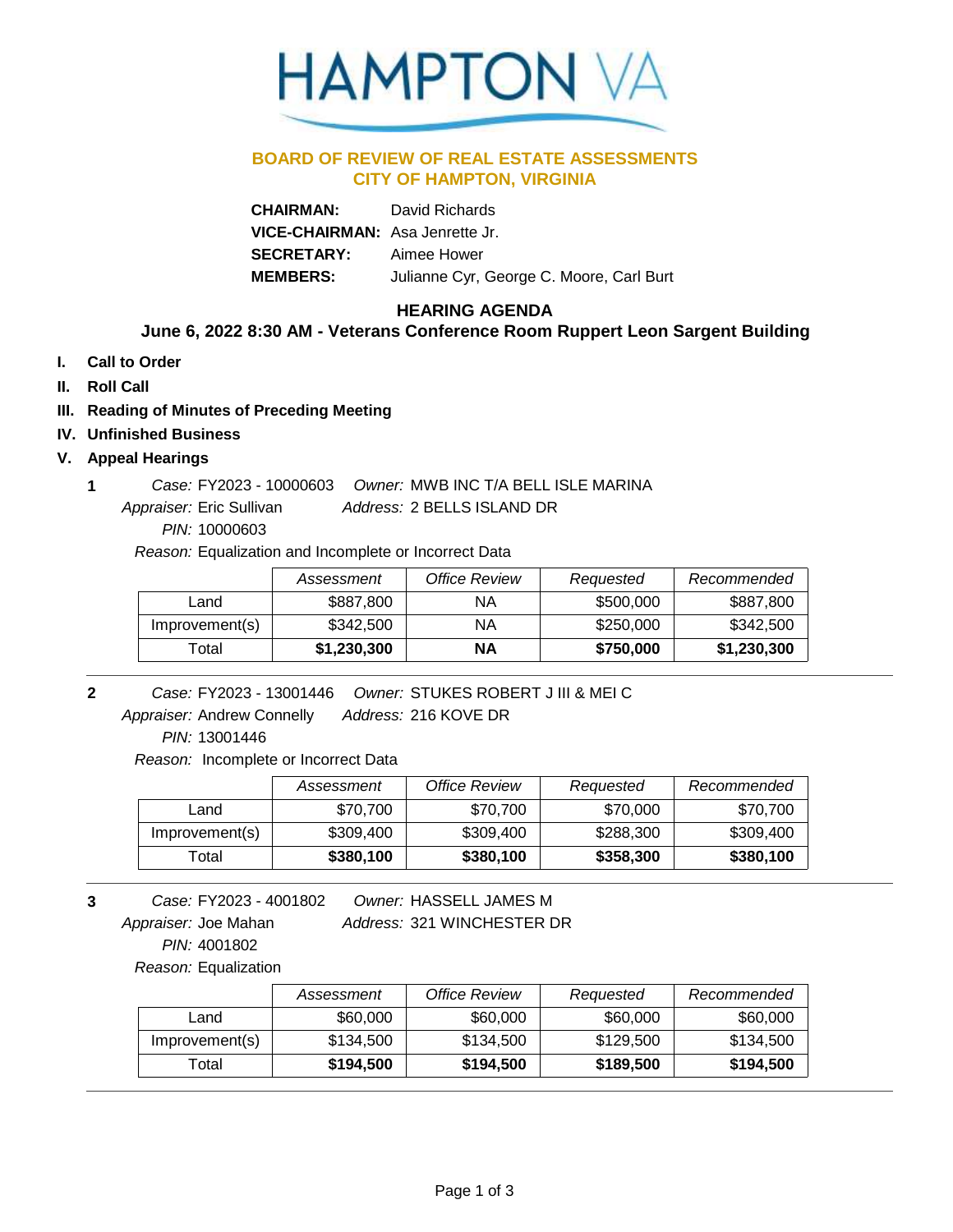**4** *Owner:* CARNEGIE STANLEY G FY2023 - 12001529 *Case:*

*PIN:* 12001529 Appraiser: Steve Edwards

44 BAINBRIDGE AVE *Address:*

*Reason:* Equalization

|                | Assessment | Office Review | Requested | Recommended |
|----------------|------------|---------------|-----------|-------------|
| Land           | \$75,000   | \$75,000      | \$42,000  | \$75,000    |
| Improvement(s) | \$254.200  | \$180,300     | \$180,300 | \$180,300   |
| Гоtal          | \$329,200  | \$255,300     | \$222,300 | \$255,300   |

Address: 414 ALLEGHANY RD **5** *Owner:* ROBINSON SUSIE B FY2023 - 1006701 *Case:* Appraiser: Graham Shearin

*PIN:* 1006701

*Reason:* Incomplete or Incorrect Data

|                | Assessment | Office Review | Requested | Recommended |
|----------------|------------|---------------|-----------|-------------|
| Land           | \$40,000   | \$40,000      |           | \$40,000    |
| Improvement(s) | \$58,100   | \$58,100      |           | \$58,100    |
| $\tau$ otal    | \$98,100   | \$98,100      |           | \$98,100    |

**6** *Owner:* KERRICK BRENT R & STACY A FY2023 - 13002115 *Case:*

Address: 107 WIND MILL POINT RD Appraiser: Michele Packard

*PIN:* 13002115

*Reason:* Equalization and Fair Market Value

|                | Assessment  | Office Review | Requested | Recommended |
|----------------|-------------|---------------|-----------|-------------|
| Land           | \$225,000   | \$225,000     | \$199,000 | \$225,000   |
| Improvement(s) | \$895,800   | \$895,800     | \$730,900 | \$895,800   |
| Total          | \$1,120,800 | \$1,120,800   | \$929,900 | \$1,120,800 |

Address: 190 HALL RD **7** *Owner:* DUFFY MATTHEW J & DEBBIE FY2023 - 10000842 *Case:* Appraiser: Michele Packard

*PIN:* 10000842

*Reason:* Fair Market Value

|                | Assessment | Office Review | Requested | Recommended |
|----------------|------------|---------------|-----------|-------------|
| Land           | \$196,700  | \$196,700     | \$196,700 | \$196,700   |
| Improvement(s) | \$467,900  | \$467,900     | \$400,700 | \$467,900   |
| Γotal          | \$664,600  | \$664,600     | \$597,400 | \$664,600   |

Address: 184 HALL RD **8** *Owner:* DUFFY MATTHEW J & DEBBIE FY2023 - 13001656 *Case:* Appraiser: Michele Packard

*PIN:* 13001656

*Reason:*

|                | Assessment | Office Review | Reauested | Recommended |
|----------------|------------|---------------|-----------|-------------|
| Land           | \$90,300   | \$90,300      | \$90,300  | \$90,300    |
| Improvement(s) | \$523,100  | \$523,100     | \$463,700 | \$523,100   |
| Total          | \$613,400  | \$613,400     | \$554,000 | \$613,400   |